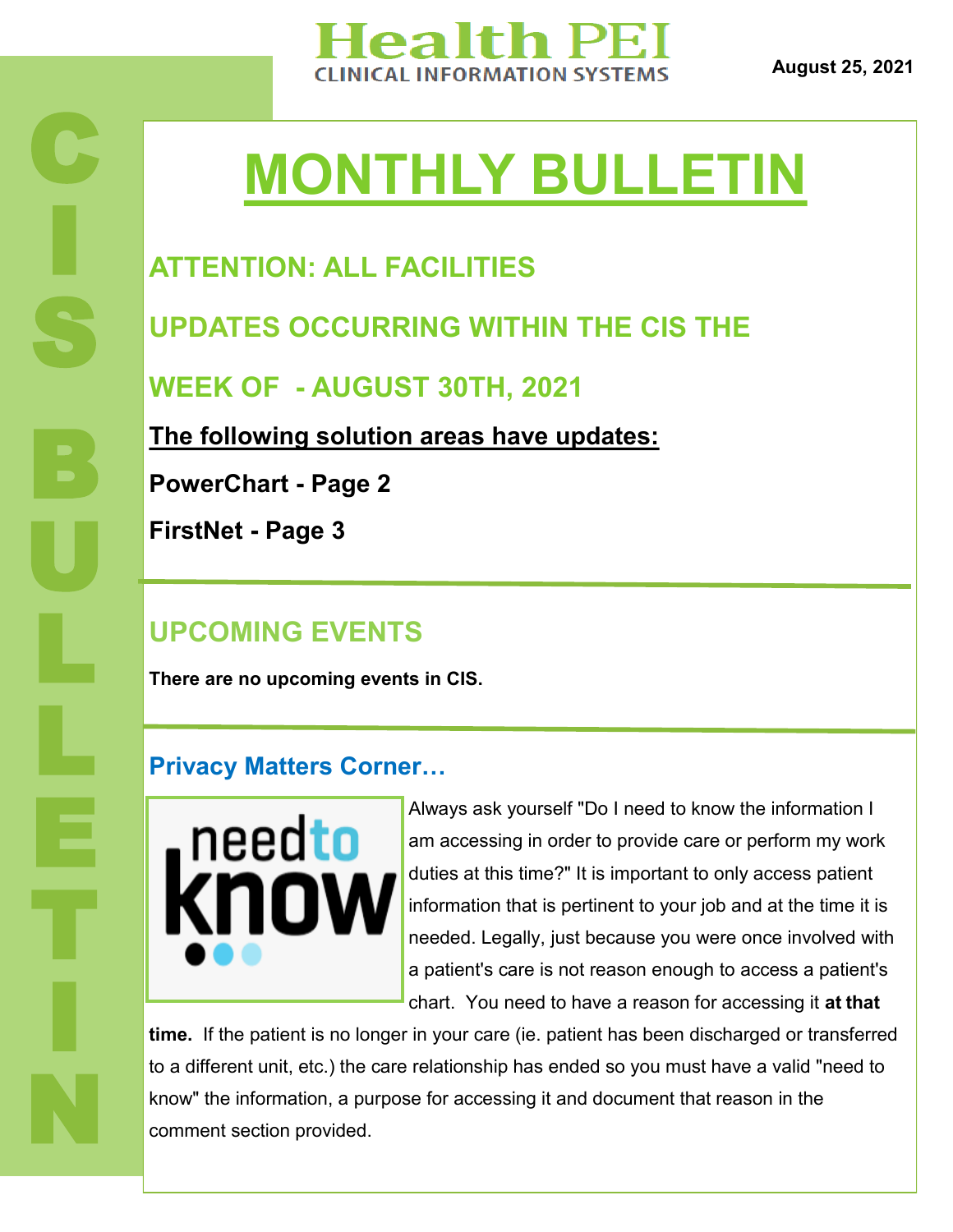# **Health PEI CLINICAL INFORMATION SYSTEMS**

## **PowerChart Update:**

**Updates to the Adult and Pediatric Admission History forms** - Immunization documentation. There will now be a place to record First and Second dose dates of COVID Vaccine. This information will cross encounters and also post on a new tab on the handoff page called Community Immunizations. On the Patient Summary for Physicians, it will post to the Immunization Documented section.

**New Blood Product -** Panhematin is a new blood product and has been added to the Blood Administration Transfusion form under the data field Blood Products. There is also an available transfusion order.

**REMINDER:** If an order has been suspended after the task date and time, that task will remain present on the MAR. The row will be purple but the task will be active. Chart the task as NOT DONE with appropriate reason.

In this example Vitamin B was suspended after the 9am task has posted to the MAR. Right click and select Chart Not Done.

| <b>Medications</b>                                                                                                                                                                                                       | 2021-Aug-05 09:13 | 2021-Aug-05 09:00                        | 2021-Aug-05 08:00                            | 2021-Aug-04 21:00                     |
|--------------------------------------------------------------------------------------------------------------------------------------------------------------------------------------------------------------------------|-------------------|------------------------------------------|----------------------------------------------|---------------------------------------|
| Scheduled                                                                                                                                                                                                                |                   |                                          |                                              |                                       |
| ipratropium (Atrovent MDI)<br>20 mcg, Inhalation, Inhaler, QID, Start: 2021-Mar-30 12:00<br>$\cdots$ At home, patient was taking medication with the following details: Special Instructions: 20 mcg = 1 puff $\cdots$ . |                   |                                          | $20$ mcg<br>Not given within 7<br>days.      | 20 mcg<br>Not given within 7<br>days. |
| lipratropium                                                                                                                                                                                                             |                   |                                          |                                              |                                       |
| glyburide (DiaBeta)<br>Oral, BID, Start: 2021-Mar-30 17:00                                                                                                                                                               |                   |                                          | $2$ tab $(s)$<br>Not given within 7<br>days. |                                       |
| glyburide                                                                                                                                                                                                                |                   |                                          |                                              |                                       |
| $\approx 66$<br>cyanocobalamin (Vitamin B12)<br>1,000 mcg, Oral, Tab, Daily, Start: 2021-Mar-31 09:00                                                                                                                    |                   | 1,000 mcg<br>Not given within 7<br>days. |                                              |                                       |
| cyanocobalamin                                                                                                                                                                                                           |                   |                                          |                                              |                                       |